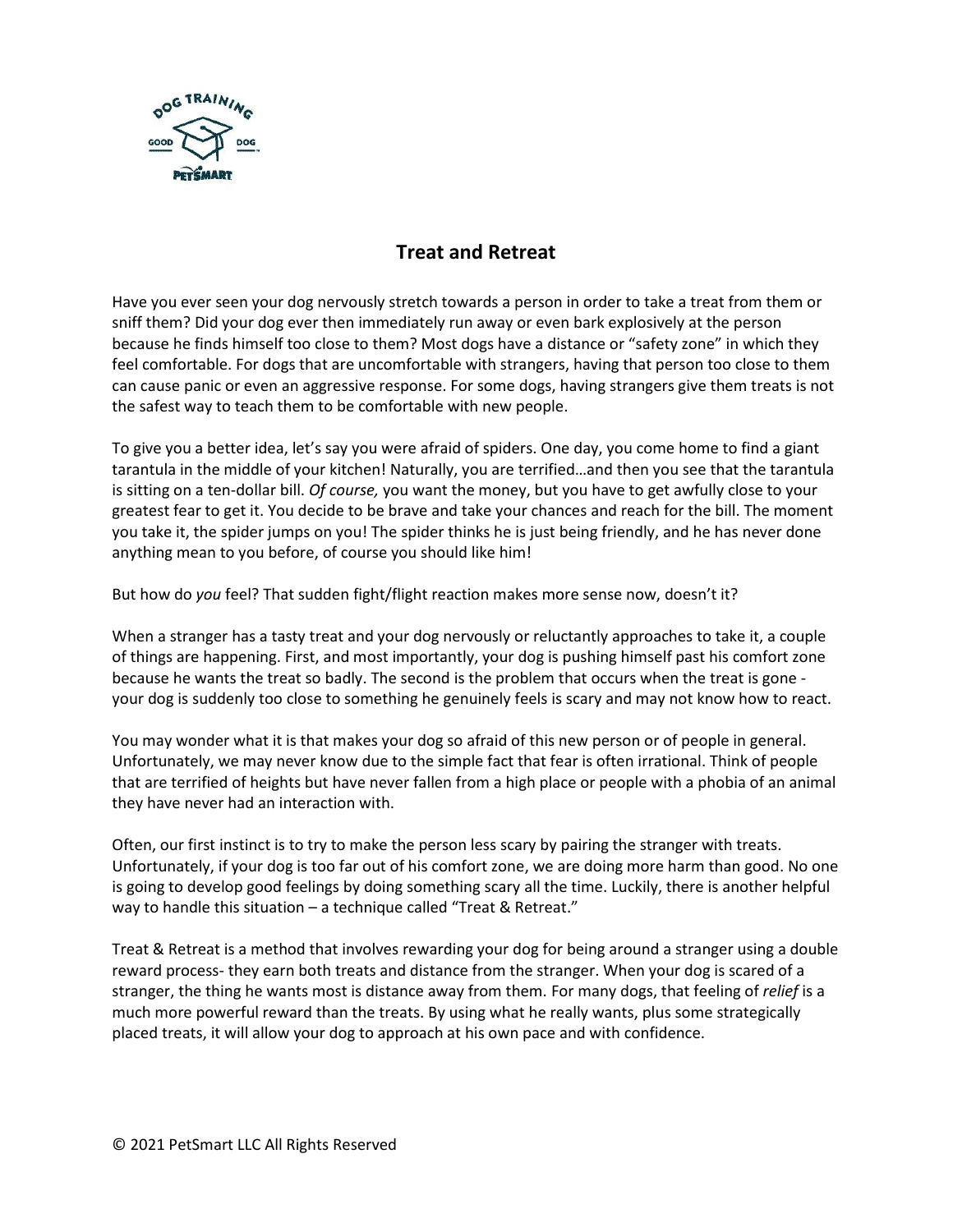

Let's go back to that scary tarantula. This time, he is all the way across the room in a locked tank surrounded by sticky paper traps so he can't get to you. For every step closer to the tarantula you take, I am going to hand you a hundred-dollar bill.

*Now,* how do you feel about the situation? A little less concerning, right? Now you're more excited about getting the next reward from me than you are about that tarantula getting tricky, aren't you?

That is Treat and Retreat!

To do this with your dog, you must start with enough distance for your dog to be comfortable and there is no right answer for this – this distance can and will change and is entirely based off your dog's comfort level *in that moment*. At the correct distance, your dog should show no signs of stress or reactivity towards the stranger.

First, you have the stranger toss a treat behind your dog to encourage him to take the space he needs away from the stranger. Second, the stranger immediately moves away. This is important because most dogs don't actually understand how to remove themselves from an uncomfortable situation – they only react to it. Be sure to have the stranger toss the treat with minimal body language. If they are too enthusiastic, it may scare the dog further.

Next, after your dog eats the treat, he will probably turn or step towards the stranger. At that point, you will gently praise, and the stranger will toss the treat again before moving away once more. If your dog doesn't move closer, that's fine! The goal in the beginning is not to *try* to get your dog to move closer – it is simply to build a positive association with the stranger. If your dog begins to show excited interest in the stranger, feel free to jackpot with several treats or a *really* special and extra tasty one!

Remember, Treat and Retreat only works if the stranger can walk away after tossing the treat and provide that *relief*, which is the reward your dog really wants – the treat is a bonus that makes him more likely to want to play the game again.

Your goal is that your dog continues to become more comfortable and with the stranger because he is getting treats *and* the stranger moves away every time your dog approaches – he gets to have a tasty reward and doesn't have to endure anything scary to get it. That's like having your cake and eating it too! We want your dog to realize that there are no strings attached to a stranger's presence and that there is no need to be suspicious. As your dog gains confidence, the stranger will need to move away less and eventually your dog may even look forward to seeing a person you have worked with a few times.

It is important to note that the goal is *not* to make it harder for your dog each time or to even ask your dog to move closer - the goal is to have a lot of pleasant, stress-free interactions to replace the ones your dog sees as negative. Remember that it may be stressful for your dog to take all the steps necessary to eat out of the stranger's hand, so this may need to be broken up into a few sessions.